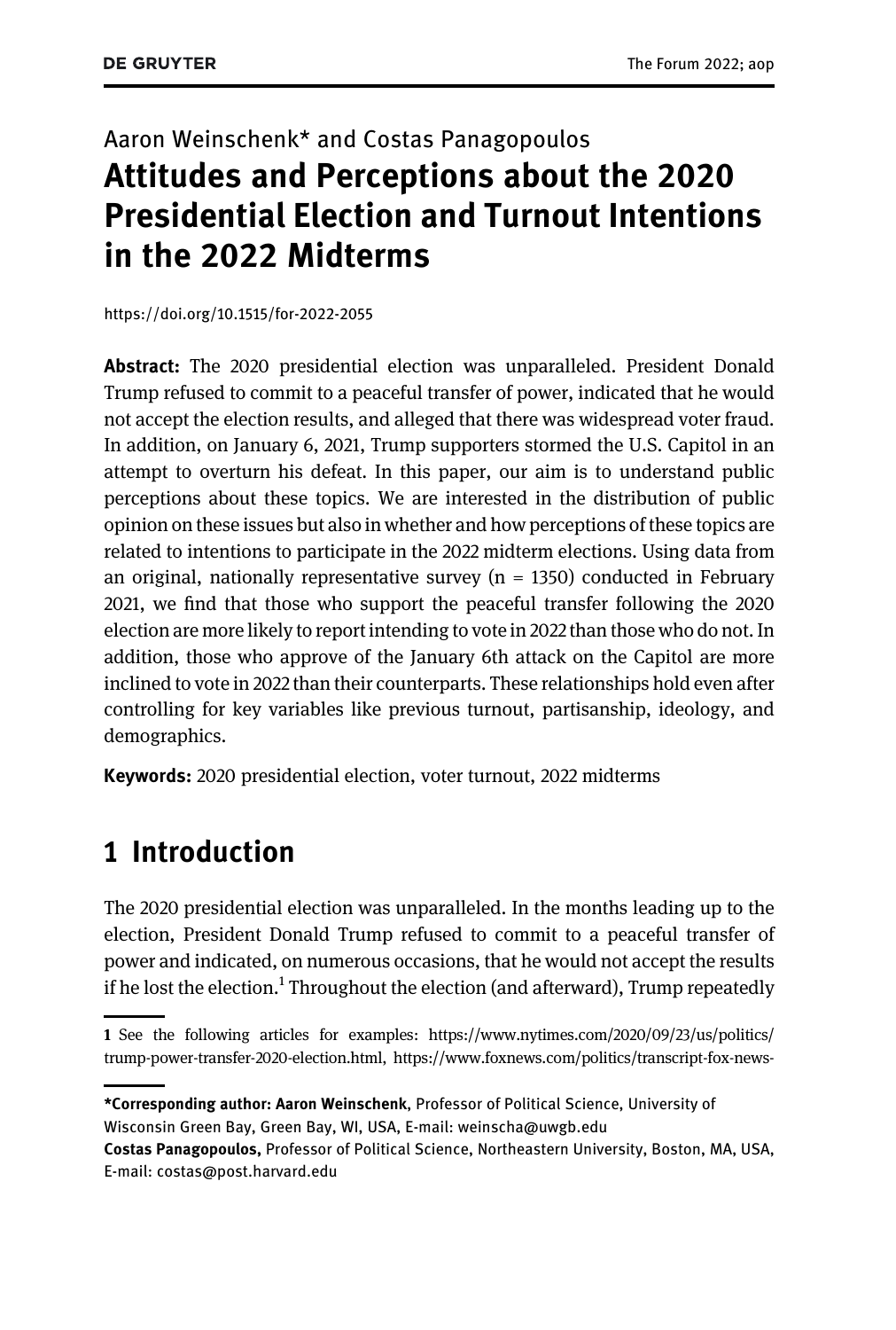made unsubstantiated claims about widespread voter fraud and suggested that if he did not win, it was because the election was "rigged." Following the election, Trump encouraged his followers to attend a "Save America" rally that coincided with the electoral vote count and certification on January 6, 2021. After an inflammatory speech by Trump, supporters stormed the Capitol in what has been described by media commentators as an unprecedented insurrection and a "landmark stain on American democracy."<sup>2</sup> Since the 2020 election, journalists, scholars, and ordinary citizens have continued to think about and monitor the long-term effects of the election and related events (see, e.g., [Weinschenk, Pan](#page-14-0)[agopoulos, and van der Linden 2021\)](#page-14-0). $3$ 

In this paper, we are interested in understanding the nature of public opinion on the four issues mentioned above related to the 2020 presidential election—the peaceful transfer of power, acceptance of the 2020 election results, claims about widespread voter fraud, and the January 6th attack on the U.S. Capitol. We are especially interested in the enduring effects of public perceptions on these topics. Do peoples' perceptions about the 2020 presidential election influence their intention of participating in future elections? The question of whether the 2020 presidential election will influence voter decision making in the 2022 midterms has recently captured the attention of pundits and politicians. For example, a November 2021 Politico article noted that in some congressional districts "constituents are asking how members [of Congress] plan to deal with the 2020 election or to protect the next election, with some indicating they won't vote if things aren't sorted out."<sup>4</sup> Using data from an original, nationally representative survey  $(n = 1350)$  conducted in February 2021, we provide a descriptive look at how the American public thinks about issues and events related to the 2020 election. We then examine the relationship between public perceptions about the 2020 election and turnout intentions in the 2022 midterm elections. We find that perceptions about several issues are related to the likelihood of voting in the 2022 midterm elections. More specifically, those who support the peaceful transfer of power following the 2020 election are more likely to report intending to vote in 2022 than those who do not. In addition, we find that those who approve of the January 6th attack on the U.S. Capitol are more inclined to vote in the 2022 midterms than those who disapprove. Importantly, these relationships hold even after we account for

[sunday-interview-with-president-trump](https://www.foxnews.com/politics/transcript-fox-news-sunday-interview-with-president-trump), [https://www.nbcnews.com/politics/2020-election/trump](https://www.nbcnews.com/politics/2020-election/trump-has-signaled-he-won-t-accept-election-loss-many-n1245304)[has-signaled-he-won-t-accept-election-loss-many-n1245304](https://www.nbcnews.com/politics/2020-election/trump-has-signaled-he-won-t-accept-election-loss-many-n1245304), and [https://www.cnn.com/2020/09/](https://www.cnn.com/2020/09/24/politics/trump-election-warnings-leaving-office/index.html) [24/politics/trump-election-warnings-leaving-of](https://www.cnn.com/2020/09/24/politics/trump-election-warnings-leaving-office/index.html)fice/index.html

<sup>2</sup> <https://www.cnn.com/interactive/2021/06/us/capitol-riot-paths-to-insurrection/>

<sup>3</sup> <https://www.npr.org/2021/12/23/1065277246/trump-big-lie-jan-6-election>

<sup>4</sup> <https://www.politico.com/news/2021/11/03/gop-trump-baseless-election-fraud-claims-518603>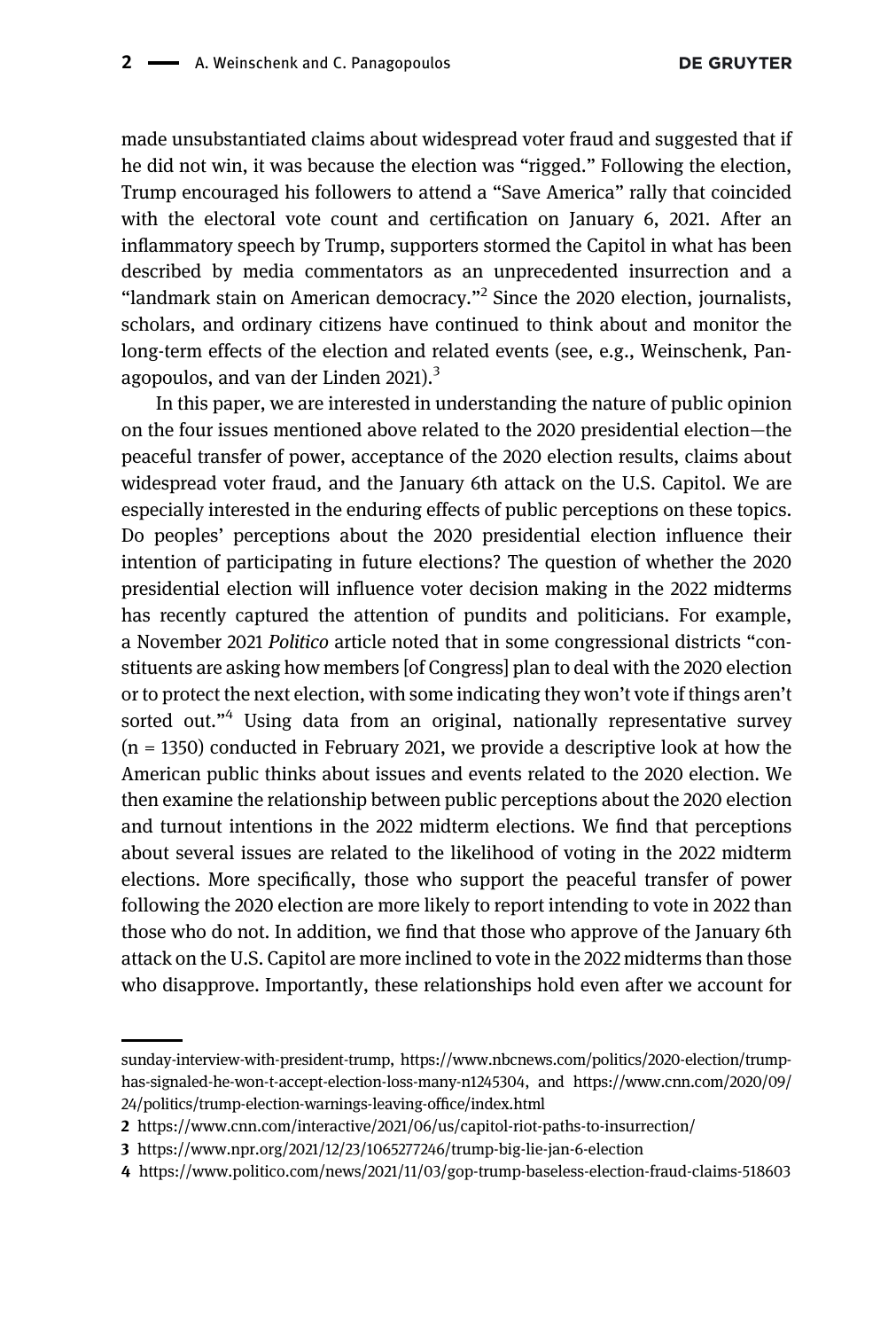other key variables like previous turnout, political partisanship, ideology, and demographics. Public perceptions about the 2020 presidential election appear to have important effects on the likelihood of future electoral participation.

## 2 Perceptions about Elections and Voter Turnout

Previous research has shown that perceptions of different dimensions of elections can exert important effects on voter turnout. [Alvarez, Hall, and Llewellyn \(2008\)](#page-13-0), for instance, find that voters who are confident that their ballot was counted as intended are more likely to vote than those who are not. [Birch \(2010\)](#page-13-1) finds that perceptions of electoral integrity are positively associated with the propensity to vote. She notes that "If voters fear that polls are corrupt, they have less incentive to bother casting a vote; participating in a process in which they do not have confidence will be less attractive, and they may well perceive the outcome of the election to be a foregone conclusion" ([Birch 2010,](#page-13-1) 1603). Interestingly, research by [Stewart, Ansolabehere, and Persily \(2016\)](#page-14-1) looks specifically at the link between perceptions of voter fraud and turnout. They note that there are competing hypotheses about the link between perceptions of fraud and turnout. On one hand, there is the idea that if people do not believe that an election will be fair, they may not participate. On the other hand, there is the idea that "…the potential effect of a vote even under conditions of great fraud will still give the voter at least some chance to influence the outcome of an election. Staying home ensures that the voter has no effect" ([Stewart, Ansolabehere, and Persily 2016,](#page-14-1) 1752). Thus, fear of voter fraud might mobilize voters as a way of trying to counteract it. Using survey data from 2015, Stewart et al. find no evidence that beliefs about the frequency of voter fraud influence turnout or turnout intentions. Despite these null results, we are interested in examining the association between perceptions about voter fraud and turnout intentions in the context of more recent data. Given the widespread attention to voter fraud by the Trump campaign and the accompanying media coverage [\(Brown and Cormack 2021;](#page-13-2) [Enders et al. 2021\)](#page-14-2), it is possible that this issue has become more relevant to voter decision making than in the past. A recent study by [Berlinski et al. \(2021\),](#page-13-3) which used a survey experiment conducted following the 2018 midterm elections, found that exposure to unsubstantiated claims of voter fraud undermined confidence in elections. They did not examine the effects on participation but suggested that "Future research could also test the effects of allegations [of voter fraud] … on turnout or participation intentions" ([Berlinski](#page-13-3) [et al. 2021](#page-13-3), 13). We note that some political observers have already speculated about the possible impact of allegations of voter fraud on turnout in 2022. For instance, a recent Morning Consult article pointed out that "Donald Trump sparked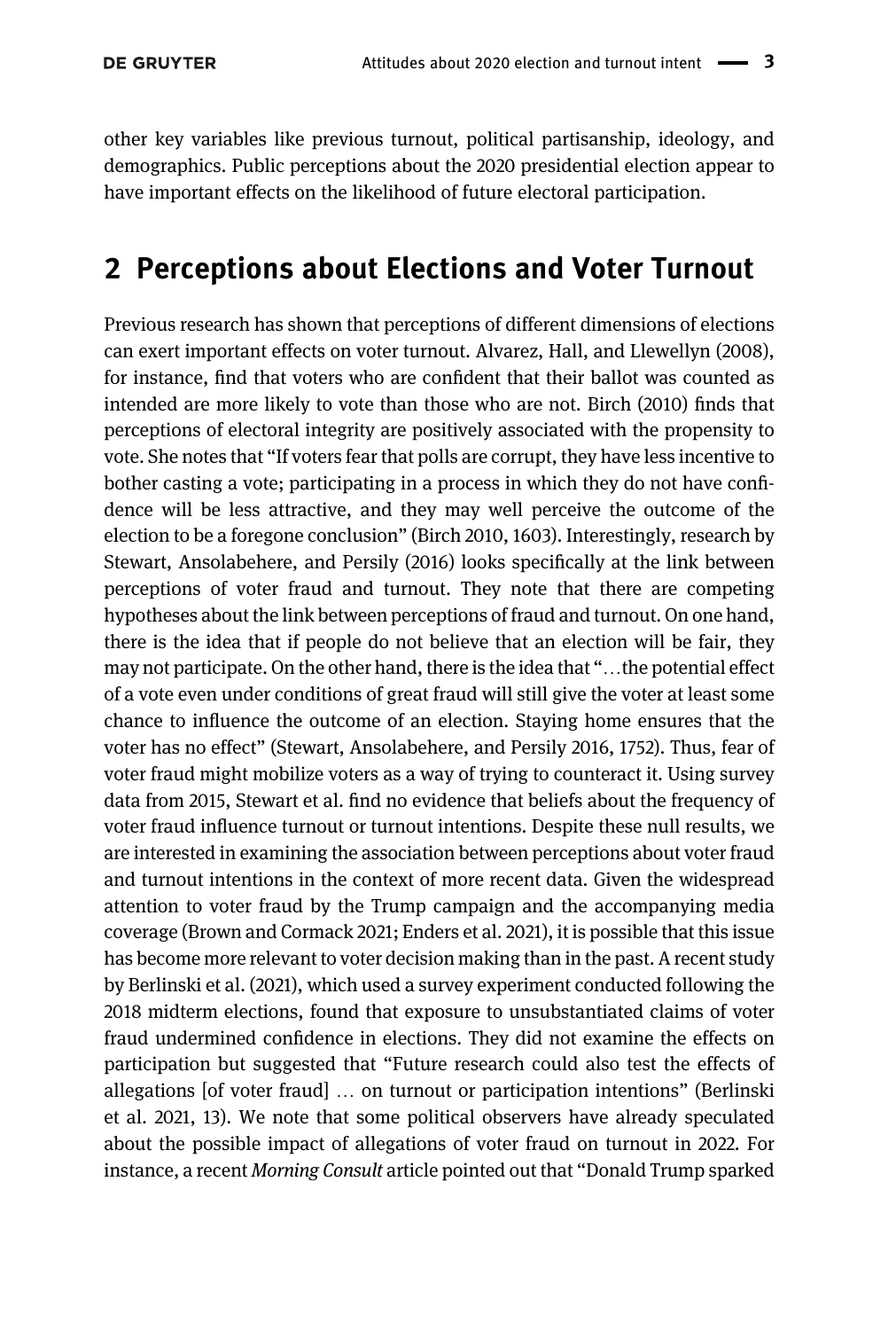new alarm among Republican officials when he said the party base 'will not be voting' in next year's midterm elections unless the GOP addresses its fears about voting fraud in the 2020 presidential election, but a new … poll suggests the former president's insistence on elevating the issue is resonating with a highly motivated segment of the Republican electorate."<sup>5</sup>

Scholars have also examined the role of support for political values and norms in shaping patterns of electoral participation. Research generally shows that support for democratic values and norms is associated with greater civic engagement [\(Chang 2017](#page-14-3); [Dalton 2008](#page-14-4)). Thus, one might expect that those who support norms related to the 2020 election—the peaceful transfer of power and acceptance of the results of the 2020 election—will be the most enthusiastic about voting in upcoming elections. We note, though, that an alternative possibility is that people who disagree with these norms will be more inclined to participate than their counterparts. In short, those who believe that Biden's victory was not legitimate and that a peaceful transfer of power is not important might think that participating in upcoming elections is a valuable way to support the Republican party and further Trump's agenda. A December 2021 CNN article, drawing on recent polling data, noted that "voters who think Trump won are the most enthusiastic to vote in 2022."<sup>6</sup> Put simply, anger and frustration over the 2020 election may serve to motivate those who disagree with the outcome.

We are also interested in the relationship between attitudes about the January 6th attack on the U.S. Capitol and turnout intentions. To our knowledge, few, if any, studies have examined the relationship between attitudes about this event and future intentions to participate in the political process. One possibility is that the events on January 6th will be viewed as an "unforgivable assault on the democratic processes and principles of our government"<sup>7</sup> and that this will motivate those who disapprove of the event to participate. It is worth noting that the events of January 6th have sparked the creation of groups related to voter education and registration. For instance, the January 6 Project aims to "take back the day and use it to strengthen democracy."<sup>8</sup> In preparation for the 2022 elections, they are focusing on registering new voters, voter mobilization, and educating people on the importance of voting. An alternative possibility is that those who approve the events of January 6th will be mobilized to participate in future elections more so than those who disapprove. Media reports have noted that since the

<sup>5</sup> <https://morningconsult.com/2021/10/27/republican-midterm-enthusiasm/>

<sup>6</sup> <https://www.cnn.com/2021/12/10/politics/republicans-fraud-turnout-analysis/index.html>

<sup>7</sup> <https://www.washingtonpost.com/outlook/2021/12/10/january-6-congress-line/>

<sup>8</sup> [https://spectrumlocalnews.com/nc/triangle-sandhills/politics/2021/12/15/voter-education](https://spectrumlocalnews.com/nc/triangle-sandhills/politics/2021/12/15/voter-education-group-aims-to-rethink-january-6th)[group-aims-to-rethink-january-6th](https://spectrumlocalnews.com/nc/triangle-sandhills/politics/2021/12/15/voter-education-group-aims-to-rethink-january-6th)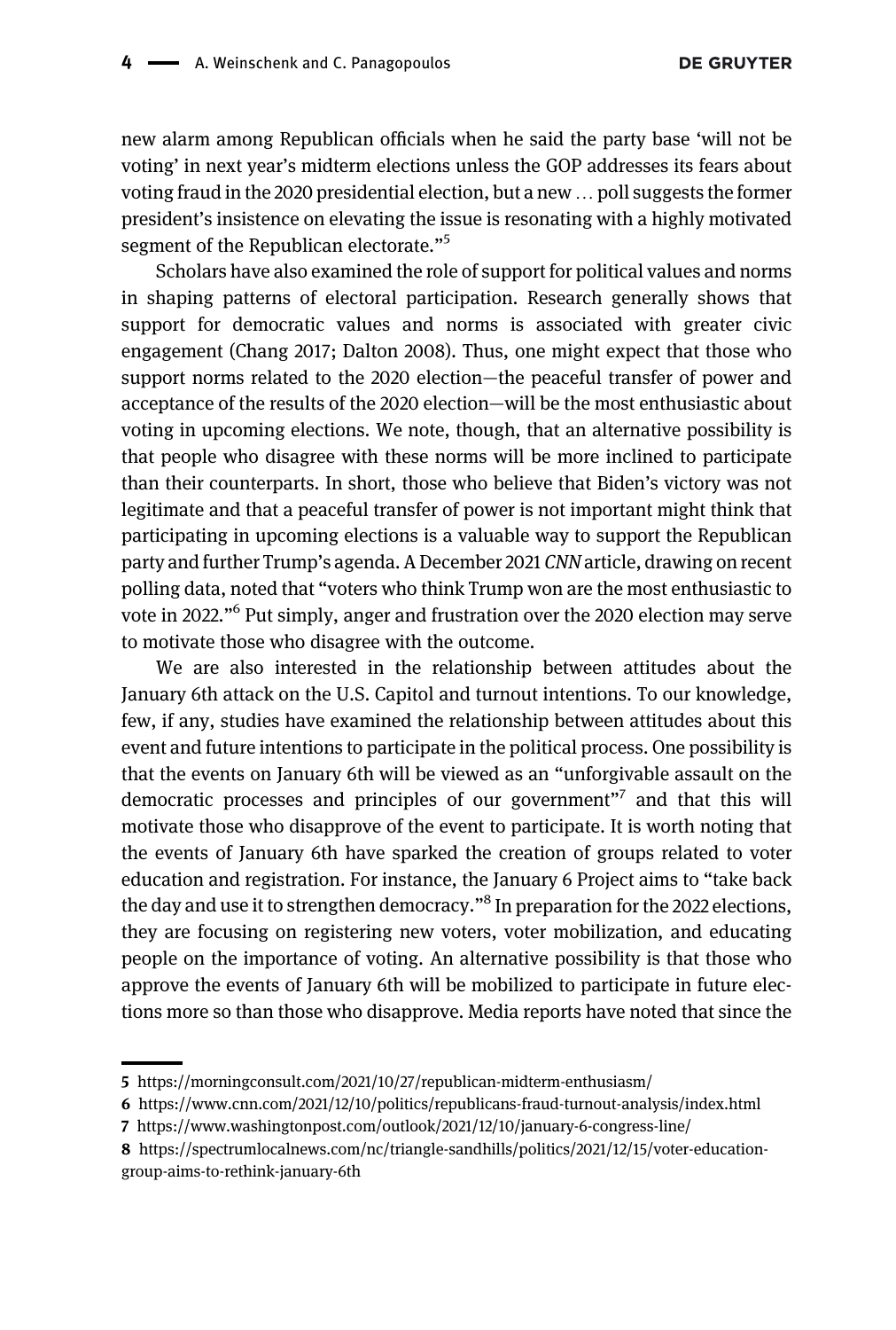2020 election, "…about half of Republicans believe the siege was largely a nonviolent protest or was the handiwork of left-wing activists 'trying to make Trump look bad."<sup>9</sup> In short, those who view the events of January 6th positively may believe that participating in the 2022 midterm elections is a way to increase the odds that Republicans take control of Congress and to further support the GOP and Trump's agenda.

## 3 Data and Measures

To examine these ideas, we make use of data from an original, nationally representative survey that we fielded after the 2020 presidential election (the survey was in the field from February 4 to February 8, 2021). The survey was administered by YouGov, a firm that uses advanced statistical techniques to recruit survey respondents online and produce a representative sample of the target population. To produce a representative sample, YouGov conducts interviews and then matches respondents down to a smaller sample to produce the final dataset (respondents are matched to a sampling frame on gender, age, race, and education).<sup>10</sup> In total, our survey contains 1350 respondents. Research shows that YouGov surveys are equivalent to representative surveys conducted via telephone ([Ansolabehere and](#page-13-4) [Schaffner 2014\)](#page-13-4).

The survey included four questions designed to probe perceptions about issue and events related to the 2020 presidential election. More specifically, we asked respondents to rate their level of agreement or disagreement with the following statements:

- (1) I support a peaceful transition of power following the 2020 presidential election
- (2) I accept the results of the 2020 presidential election
- (3) I approve of the actions of the Trump supporters who took over the U.S. Capitol building on January 6

<sup>9</sup> [https://www.reuters.com/article/us-usa-politics-disinformation/half-of-republicans-believe](https://www.reuters.com/article/us-usa-politics-disinformation/half-of-republicans-believe-false-accounts-of-deadly-u-s-capitol-riot-reuters-ipsos-poll-idUSKBN2BS0RZ)[false-accounts-of-deadly-u-s-capitol-riot-reuters-ipsos-poll-idUSKBN2BS0RZ](https://www.reuters.com/article/us-usa-politics-disinformation/half-of-republicans-believe-false-accounts-of-deadly-u-s-capitol-riot-reuters-ipsos-poll-idUSKBN2BS0RZ)

<sup>10</sup> The frame is constructed by stratified sampling from the full 2018 American Community Survey 1-year sample with selection within strata by weighted sampling with replacements. The matched cases are weighted to the sampling frame using propensity scores. The matched cases and the frame were combined, and a logistic regression was estimated for inclusion in the frame. The propensity score function included age, gender, race/ethnicity, years of education, and region. The propensity scores were grouped into deciles of the estimated propensity score in the frame and post-stratified according to these deciles. The weights were then post-stratified on 2016 presidential vote choice, and a four-way stratification of gender, age, race, and education, to produce the final weight.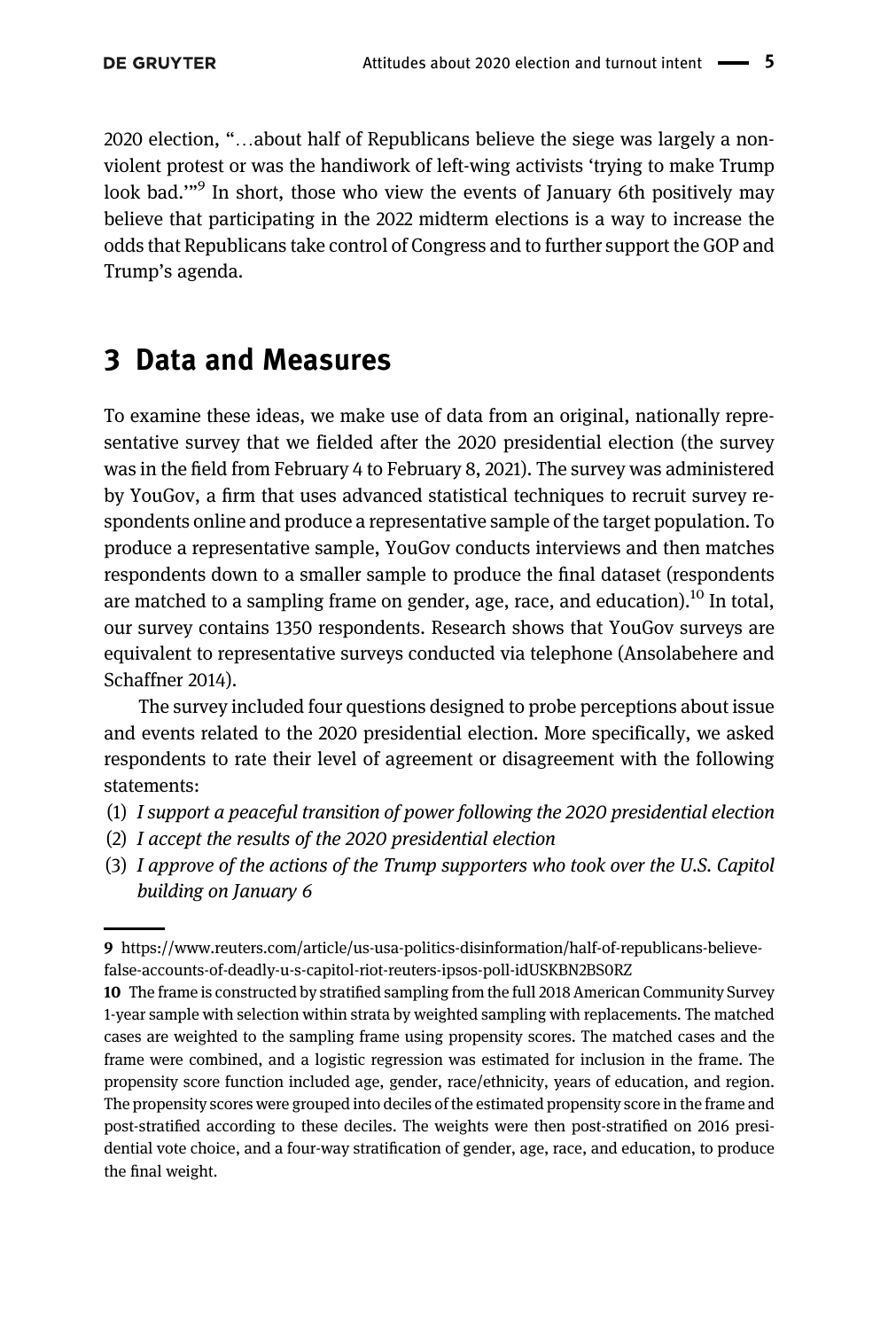#### (4) There was widespread fraud in the 2020 presidential election.

Responses were recorded on the following 5-point scale: Strongly disagree (1), disagree (2), neither agree nor disagree (3), agree (4), and strongly agree (5).

In addition to these questions, we asked respondents the extent to which they agree with the following statement: "I plan to vote in the November 2022 midterm elections." We code responses so that a value of −1 corresponds to strongly disagree/disagree, a value of 0 corresponds to neither agree nor disagree, and a value of +1 corresponds to strongly agree/agree. Given the nature of this measure, we use ordered logistic regression in all multivariate models that follow.

Finally, we included a battery of demographic and political questions on the survey, which we use as control variables in our multivariate models. More specifically, we make use of measures political partisanship, ideology, sex, age, race/ethnicity, income, education, political interest, and whether respondents voted in the 2020 presidential election.

## 4 Public Opinion on the 2020 Presidential Election

Before examining the effects of perceptions about the 2020 election on turnout intentions, it is useful to look at the distribution of public opinion on each of our questions. [Figure 1](#page-5-0) provides an overview of public perceptions about the peaceful transfer of power, acceptance of the 2020 election results, claims about widespread



<span id="page-5-0"></span>Figure 1: Public opinion on issues and events related to the 2020 presidential election.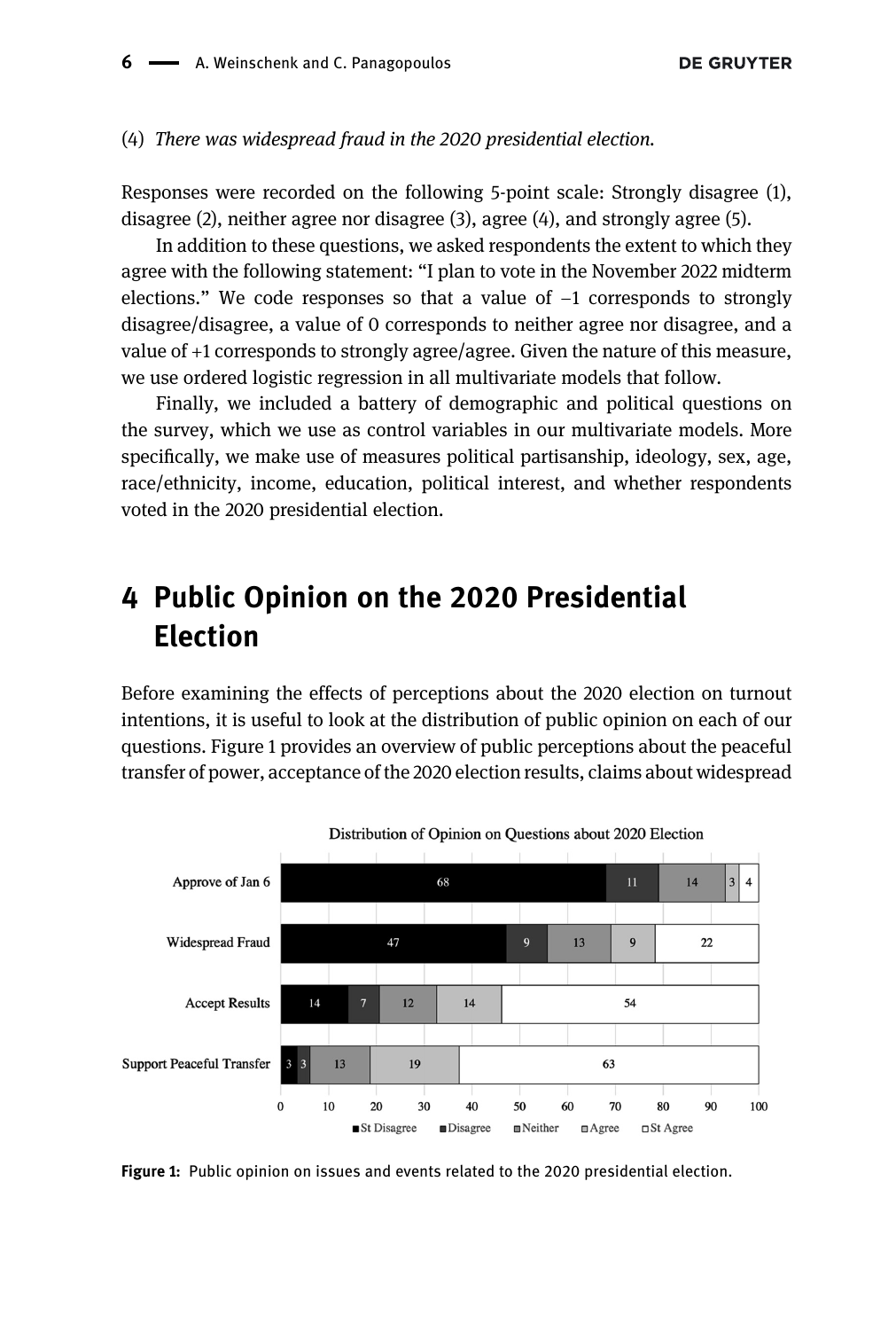voter fraud, and the January 6th attack on the U.S. Capitol. Starting with the peaceful transfer of power, most Americans express support for this idea. Overall, 82% of people said that they agree or strongly agree with the statement "I support a peaceful transition of power following the 2020 presidential election." Only 6% of Americans said they disagree or strongly disagree. Turning to acceptance of the elections results, we see that 68% of Americans agree with the statement "I accept the results of the 2020 presidential election." While most people express support for this norm, the level of support is considerably lower than the 82% who support the peaceful transfer of power. Interestingly, about 21% of people say that they disagree or strongly disagree with this statement. When it comes to the question about widespread fraud during the 2020 presidential election, we see that while 56% of people strongly disagree or disagree that there was widespread fraud in the 2020 presidential election, many people (31%) agree or strongly agree that there was widespread fraud in 2020. This is consistent with the results from other surveys on perceptions of fraud in 2020. For instance, a January 2021 poll done by the Survey Center on American Life found that 29% Americans said the statement "there was widespread fraud in the 2020 election" was mostly or completely accurate. Lastly, when it comes to the actions of the Trump supporters who took over the U.S. Capitol building on January 6, nearly 80% of Americans disapprove, while 7% of people approve of the actions.

In [Table 1](#page-7-0) below, we provide a correlation matrix showing how the four measures are related. Given the likely role of political identities in shaping how people react to the 2020 election, we also include measures of respondent partisanship (coded 1–7, where higher values indicate stronger identification with the Republican party), ideology (coded 1–3, where higher values reflect being more conservative), and whether a respondent voted for Trump in 2020 (coded 1 if yes, 0 if no). Overall, the four election measures are related in expected ways. For instance, those who support the peaceful transfer of power are more likely to accept the election results and less inclined to think there is widespread voter fraud than those who do not. They are also less likely to approve of the events of January 6th than their counterparts. Similarly, those who accept the results of the 2020 election are less inclined to think there is widespread voter fraud than those who do not accept the results. They are also less likely to approve of the events of January 6th than their counterparts. There is a strong, positive correlation between perceptions of fraud and approval of the January 6th Capitol takeover. Those who believe that there was widespread fraud are much more likely to express support for January 6th than those who do not. It is worth noting that respondent vote choice, partisanship, and ideology are strongly related to their responses on these questions. Trump supporters, conservatives, and Republicans are all less likely than their counterparts to support a peaceful transfer of power (with the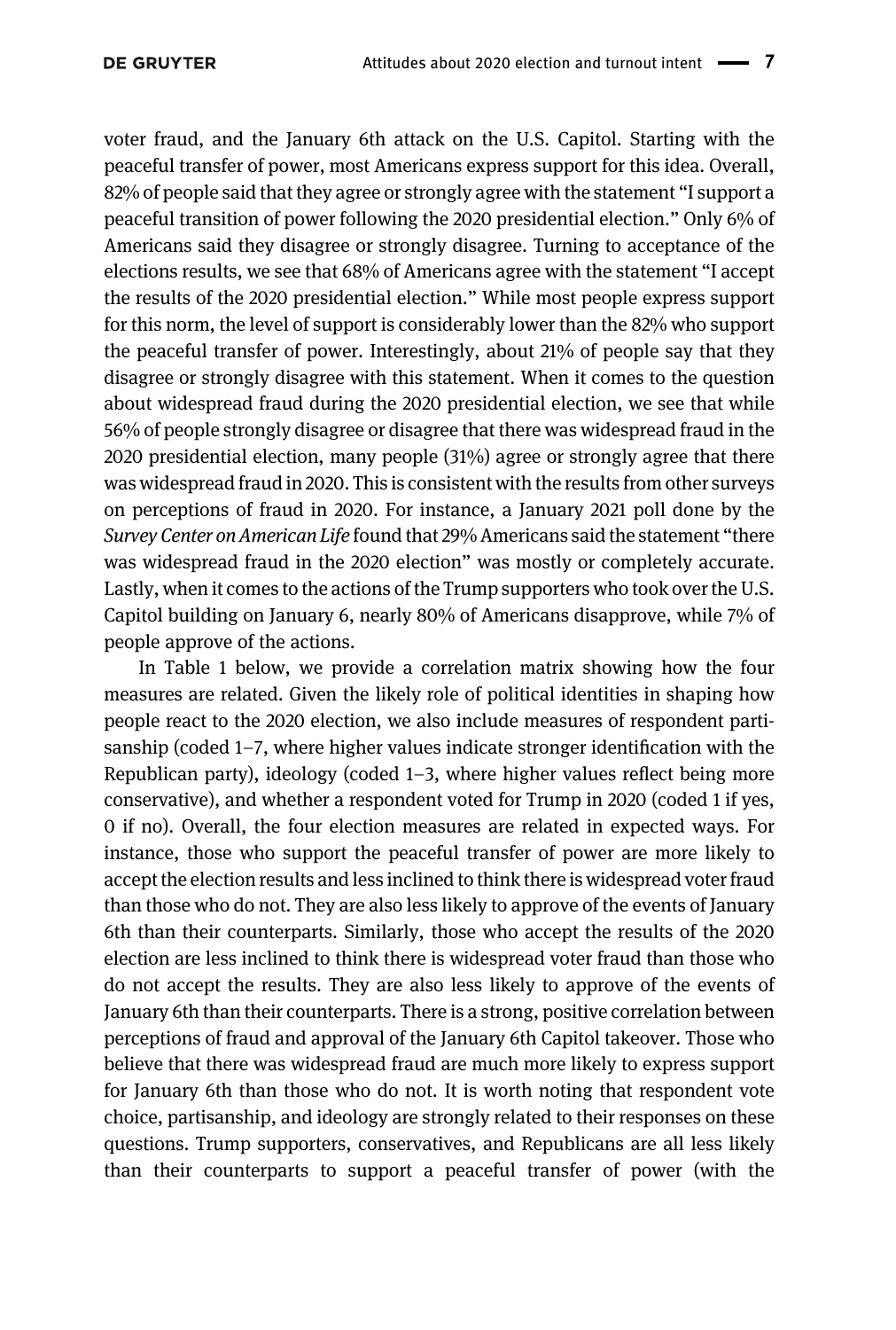<span id="page-7-0"></span>

|                   | Trump   | Ideology       | Party ID     | Peaceful | Accept  | Widespread | Approve |
|-------------------|---------|----------------|--------------|----------|---------|------------|---------|
|                   | voter   | (conservative) | (Republican) | transfer | results | fraud      | Jan 6   |
| Trump voter       |         |                |              |          |         |            |         |
| Ideology          | 0.73    |                |              |          |         |            |         |
| (conservative)    |         |                |              |          |         |            |         |
| Party ID          | 0.81    | 0.75           |              |          |         |            |         |
| (Republican)      |         |                |              |          |         |            |         |
| Peaceful transfer | $-0.54$ | $-0.46$        | $-0.48$      |          |         |            |         |
| Accept results    | $-0.80$ | $-0.65$        | $-0.68$      | 0.67     |         |            |         |
| Widespread fraud  | 0.84    | 0.70           | 0.72         | $-0.57$  | $-0.84$ |            |         |
| Approve Jan 6     | 0.51    | 0.42           | 0.43         | $-0.51$  | $-0.55$ | 0.58       |         |

Table 1: Correlation matrix of election perceptions and several political variables. Table : Correlation matrix of election perceptions and several political variables.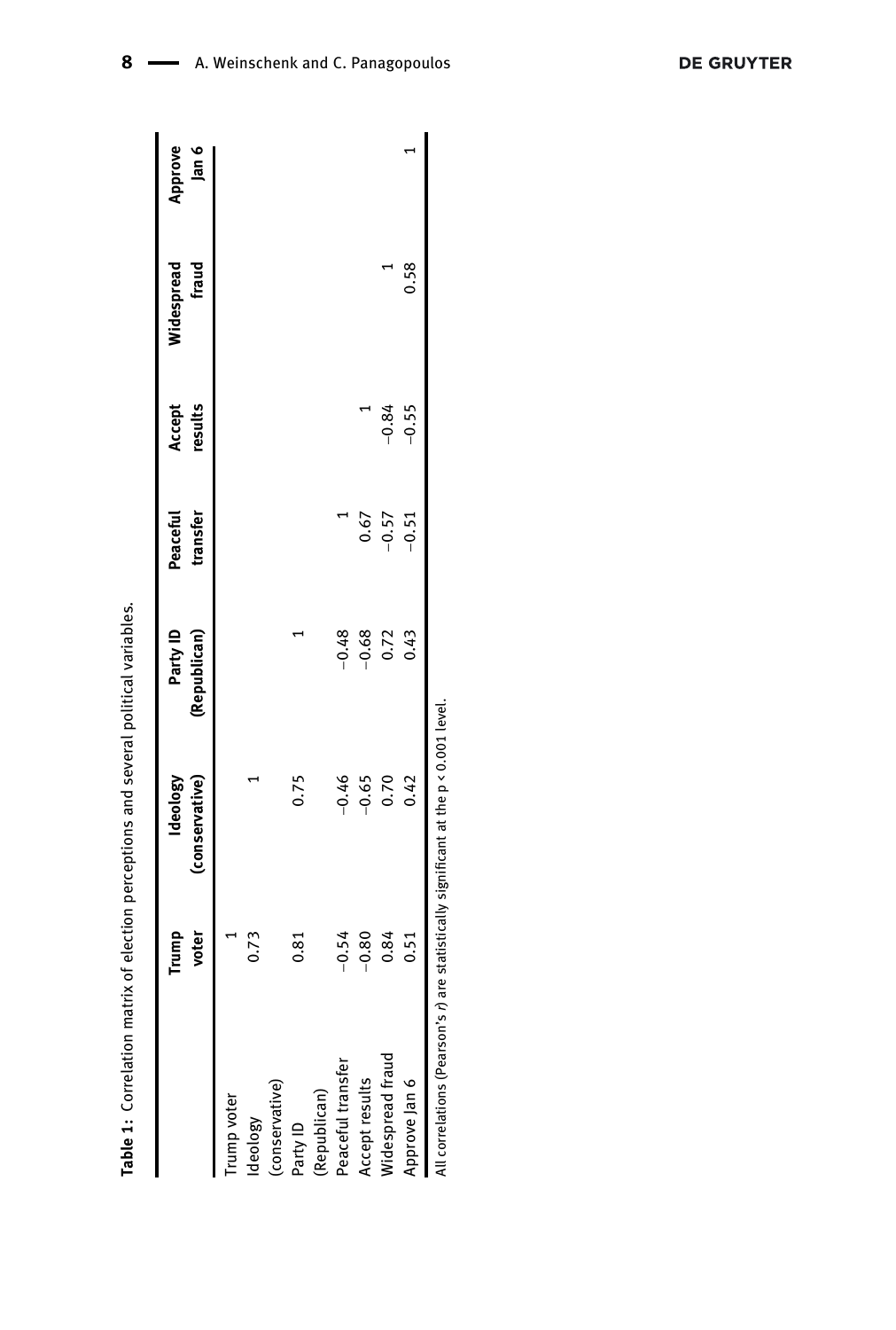correlations being −0.54, −0.46, and −0.48, respectively) and to accept the election results (with the correlations being −0.80, −0.65, and −0.68, respectively). This is consistent with the notion that "in an age of elite polarization, norms have been politicized" ([Kingzette et al. 2021](#page-14-5), 663). In addition, Trump supporters, conservatives, and Republicans are also much more likely that their counterparts to believe that there is widespread fraud (with the correlations being 0.84, 0.70, and 0.72, respectively) and to support the attack on the U.S. Capitol (with the correlations being 0.51, 0.42, and 0.43, respectively).

# 5 The Relationship Between Attitudes about the 2020 Election and 2022 Turnout Intentions

We now turn to an analysis of how perceptions related to the 2020 presidential election influence respondents' intentions to vote in the 2022 midterm elections. In [Table 2](#page-9-0), we provide a series of ordered logistic regression models showing how the four election measures are related to turnout intentions. Given that there are competing expectations for our four variables of interest, we use two-tailed tests for all significance tests. Importantly, we note that the models include controls for political interest (coded 1–4, where higher values represent more interest), previous voter turnout (coded so that 1 means voted in 2020 and 0 means did not vote in 2020), and a series of standard measures that capture key demographic attributes.<sup>11</sup> Model 1 shows the relationship between the four election measures after accounting for the controls. Overall, we find that two of the four attitudinal measures significantly affect 2022 turnout intentions. More specifically, those who support the peaceful transition of power following the 2020 presidential election are more likely to report intending to vote in the 2022 midterms than their counterparts ( $p < 0.001$ ). In addition, the measure capturing approval of the events of January 6th is also significantly related to turnout intentions in 2022 ( $p < 0.05$ ); those who approve of the attack on the U.S. Capitol are more likely to report intending to vote in 2022 than those who disapprove. Age, prior voting (in 2020) and political interest also influence 2022 voting intentions, while other sociodemographic traits appear to exert few (if any) effects.

<sup>11</sup> We code age in years, income on a 1–16 scale where higher values correspond to more yearly family income (min of <\$10,000 and max of 500,000 or more per year), education on a 1–6 scale ranging from no high school degree to post-graduate degree, race as a series of dummies (with other race/ethnicity as the omitted category), and male as a dummy variable where 1 corresponds to male and 0 to female.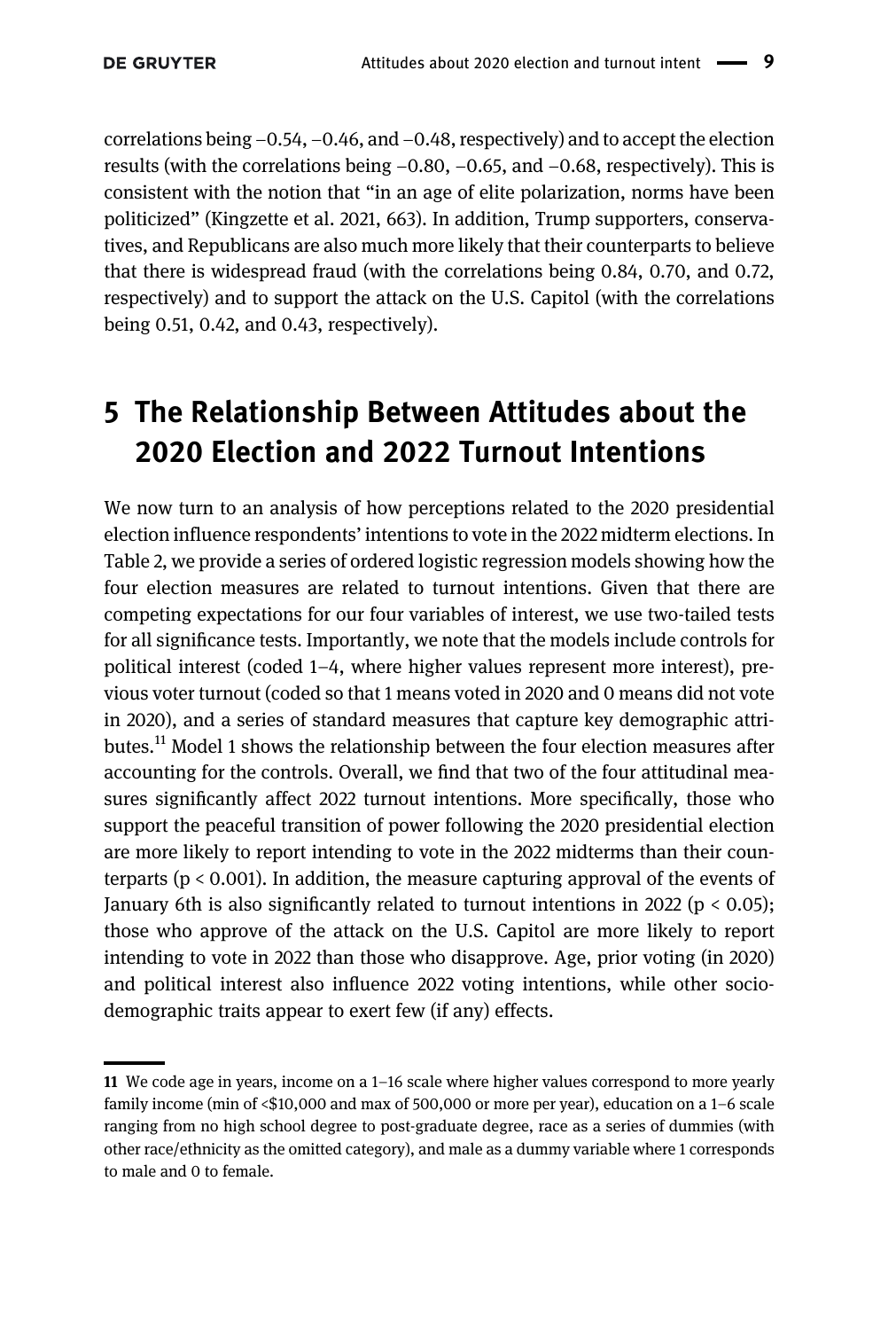<span id="page-9-0"></span>Table 2: Ordered logit models showing relationship between perceptions of election 2020 and turnout intention in 2022 midterms.

|                           | M1         | M2         | MЗ         | M4         | M5         | M6         |
|---------------------------|------------|------------|------------|------------|------------|------------|
|                           | b/se       | b/se       | b/se       | b/se       | b/se       | b/se       |
| Peaceful transfer         | $0.575***$ | $0.617***$ | $0.616***$ | $0.637***$ | $0.574***$ | $0.610***$ |
|                           | 0.134      | 0.143      | 0.144      | 0.143      | 0.146      | 0.152      |
| <b>Accept results</b>     | 0.182      | 0.128      | 0.121      | 0.122      | 0.256      | 0.224      |
|                           | 0.135      | 0.146      | 0.146      | 0.147      | 0.152      | 0.158      |
| Widespread fraud          | 0.17       | 0.177      | 0.185      | 0.177      | 0.191      | 0.194      |
|                           | 0.123      | 0.125      | 0.125      | 0.128      | 0.127      | 0.127      |
| Approve Jan 6             | $0.284*$   | $0.256*$   | $0.257*$   | $0.260*$   | $0.287*$   | $0.262*$   |
|                           | 0.129      | 0.128      | 0.128      | 0.131      | 0.137      | 0.133      |
| <b>Political interest</b> | $0.627***$ | $0.610***$ | $0.609***$ | $0.586***$ | $0.649***$ | $0.662***$ |
|                           | 0.112      | 0.113      | 0.113      | 0.113      | 0.119      | 0.118      |
| <b>Voted 2020</b>         | 2.419***   | $2.448***$ | 2.449***   | 2.338***   | 2.489***   | 2.525***   |
|                           | 0.225      | 0.23       | 0.231      | 0.248      | 0.238      | 0.24       |
| Age                       | $-0.098**$ | $-0.102**$ | $-0.103**$ | $-0.104**$ | $-0.090*$  | $-0.090*$  |
|                           | 0.037      | 0.039      | 0.039      | 0.039      | 0.039      | 0.040      |
| Age <sup>2</sup>          | $0.001**$  | $0.001**$  | $0.001**$  | $0.001**$  | $0.001**$  | $0.001**$  |
|                           | 0.000      | 0.000      | 0.000      | 0.000      | 0.000      | 0.000      |
| Income                    | $-0.041$   | $-0.045$   | $-0.045$   | $-0.05$    | $-0.051$   | $-0.055$   |
|                           | 0.03       | 0.031      | 0.031      | 0.031      | 0.032      | 0.032      |
| Education                 | 0.114      | 0.107      | 0.107      | 0.107      | 0.074      | 0.069      |
|                           | 0.079      | 0.08       | 0.08       | 0.081      | 0.079      | 0.079      |
| White                     | 0.147      | 0.189      | 0.201      | 0.122      | $-0.303$   | $-0.302$   |
|                           | 0.638      | 0.651      | 0.648      | 0.662      | 0.585      | 0.588      |
| <b>Black</b>              | 0.107      | 0.062      | 0.063      | 0.014      | $-0.27$    | $-0.33$    |
|                           | 0.648      | 0.647      | 0.645      | 0.659      | 0.612      | 0.61       |
| Hispanic                  | 0.329      | 0.322      | 0.322      | 0.263      | $-0.184$   | $-0.199$   |
|                           | 0.684      | 0.688      | 0.686      | 0.695      | 0.625      | 0.634      |
| Asian                     | 0.597      | 0.663      | 0.655      | 0.662      | $-0.039$   | 0.008      |
|                           | 0.832      | 0.842      | 0.839      | 0.874      | 0.795      | 0.805      |
| Male                      | 0.001      | $-0.038$   | $-0.04$    | $-0.02$    | $-0.08$    | $-0.107$   |
|                           | 0.194      | 0.198      | 0.198      | 0.198      | 0.214      | 0.214      |
| 7-Point PID (GOP)         |            | $-0.021$   |            |            |            | $-0.019$   |
|                           |            | 0.064      |            |            |            | 0.073      |
| 3-Point PID (GOP)         |            |            | $-0.088$   |            |            |            |
|                           |            |            | 0.162      |            |            |            |
| Democrat (dummy)          |            |            |            | $0.524*$   |            |            |
|                           |            |            |            | 0.243      |            |            |
| Republican (dummy)        |            |            |            | 0.422      |            |            |
|                           |            |            |            | 0.331      |            |            |
| Ideology (conservative)   |            |            |            |            | 0.145      | 0.181      |
|                           |            |            |            |            | 0.152      | 0.177      |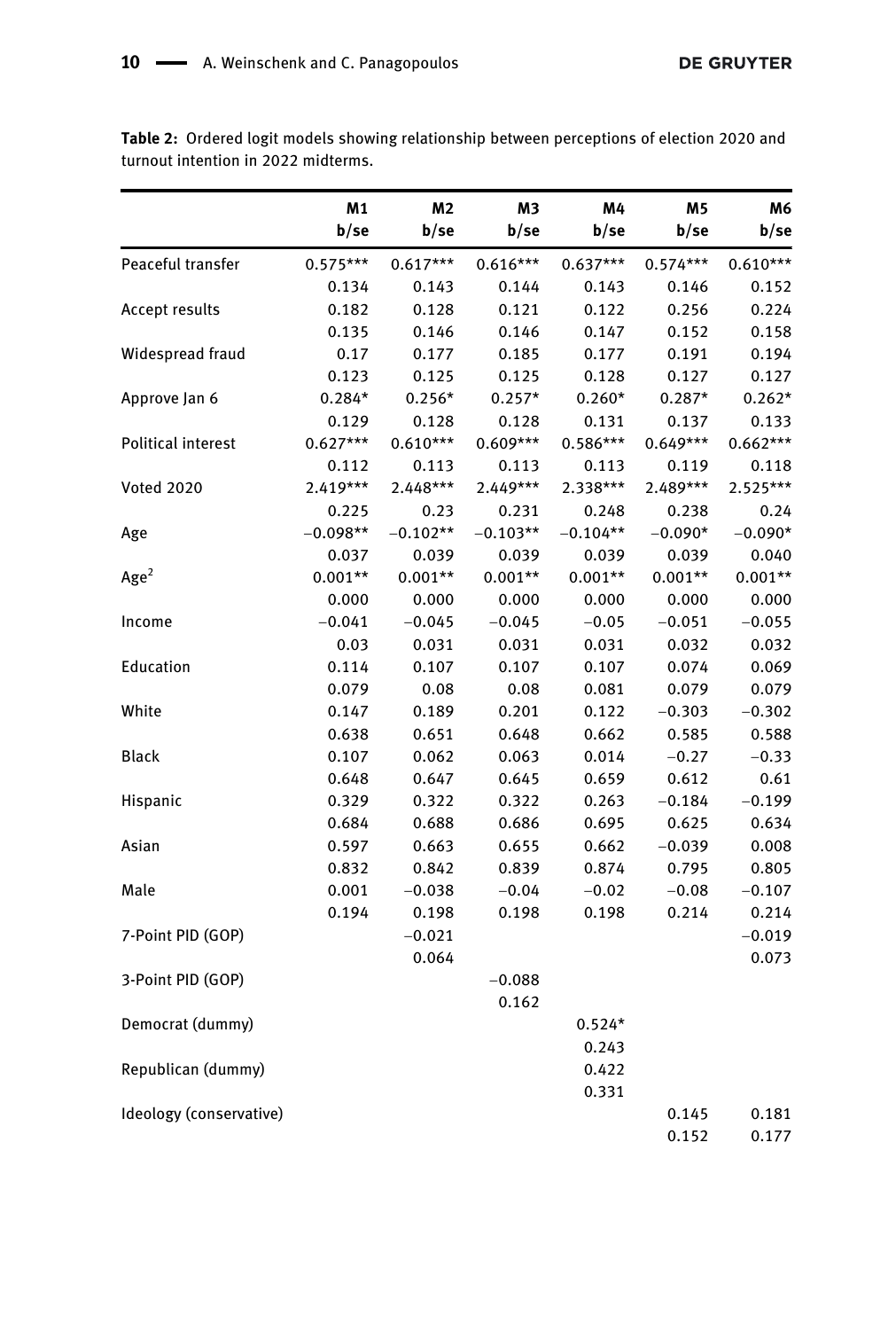|              | M1<br>b/sec | M2<br>b/sec | M3<br>b/sec | M4<br>b/sec | M <sub>5</sub><br>b/sec | M6<br>b/se |
|--------------|-------------|-------------|-------------|-------------|-------------------------|------------|
| Cut point 1  | $3.481*$    | $3.269*$    | $3.176*$    | $3.527*$    | $3.826*$                | $3.869*$   |
|              | 1.379       | 1.414       | 1.439       | 1.401       | 1.547                   | 1.568      |
| Cut point 2  | $5.101***$  | $4.818***$  | $4.726***$  | $5.087***$  | $5.279***$              | $5.287***$ |
|              | 1.372       | 1.404       | 1.429       | 1.394       | 1.538                   | 1.557      |
| Pseudo $R^2$ | 0.2672      | 0.2628      | 0.2630      | 0.2661      | 0.2496                  | 0.2492     |
| n            | 1150        | 1130        | 1130        | 1130        | 1083                    | 1073       |

Table 2: (continued)

\*p < 0.05, \*\*p < 0.01, \*\*\*p < 0.001 (two-tailed).

Given the relationships in [Table 1](#page-7-0) between political attributes and the four election measures, it is important to make sure the results for the election measures in Model 1 are not simply capturing partisan or ideological identities. While partisanship and ideology are correlated with our four election measures of interest, there is good reason to think that they may also be related to our dependent variable. Indeed, some research has found evidence to support "differential turnout" in midterm elections (e.g., [Burmila 2014](#page-13-5)). The basic idea is that voters from the out-party are more likely to vote in midterm elections than voters from the president's party. In short, partisanship and ideology might also influence turnout intentions in the 2022 midterms. In Model 2, we add the standard 7-point measure of partisanship to the model. Overall, the inclusion of this measure does little to influence the relationship between the peaceful transfer of power measure and turnout intentions and between approval of January 6th and turnout intentions. Model 3 includes partisanship but uses a 3-point measure rather than the 7-point measure (strong partisans, weak partisans, and leaners are combined for each of the major parties and pure independents are the middle category; 1=Democrat, 2=Independent, 3=Republican). Again, the inclusion of this measure has little impact on the relationship between the election measures and turnout intentions. In Model 4, we include partisanship, but this time measure it as a series of dummy variables (with pure Independents as the omitted category). Once again, the two statistically significant relationships of interest remain unchanged. In Model 5, we omit partisanship as a control and instead include our measure of ideology  $(1 =$  liberal,  $2 =$  moderate,  $3 =$  conservative). Even after accounting for respondent ideology, the relationships between our peaceful transfer of power and approval of January 6th measures and turnout intentions in the 2022 midterms persist. Finally, Model 6 includes both partisanship and ideology. Comfortingly, even with both measures included as controls, the two election measures remain statistically significant. This gives us a fair amount of confidence that the election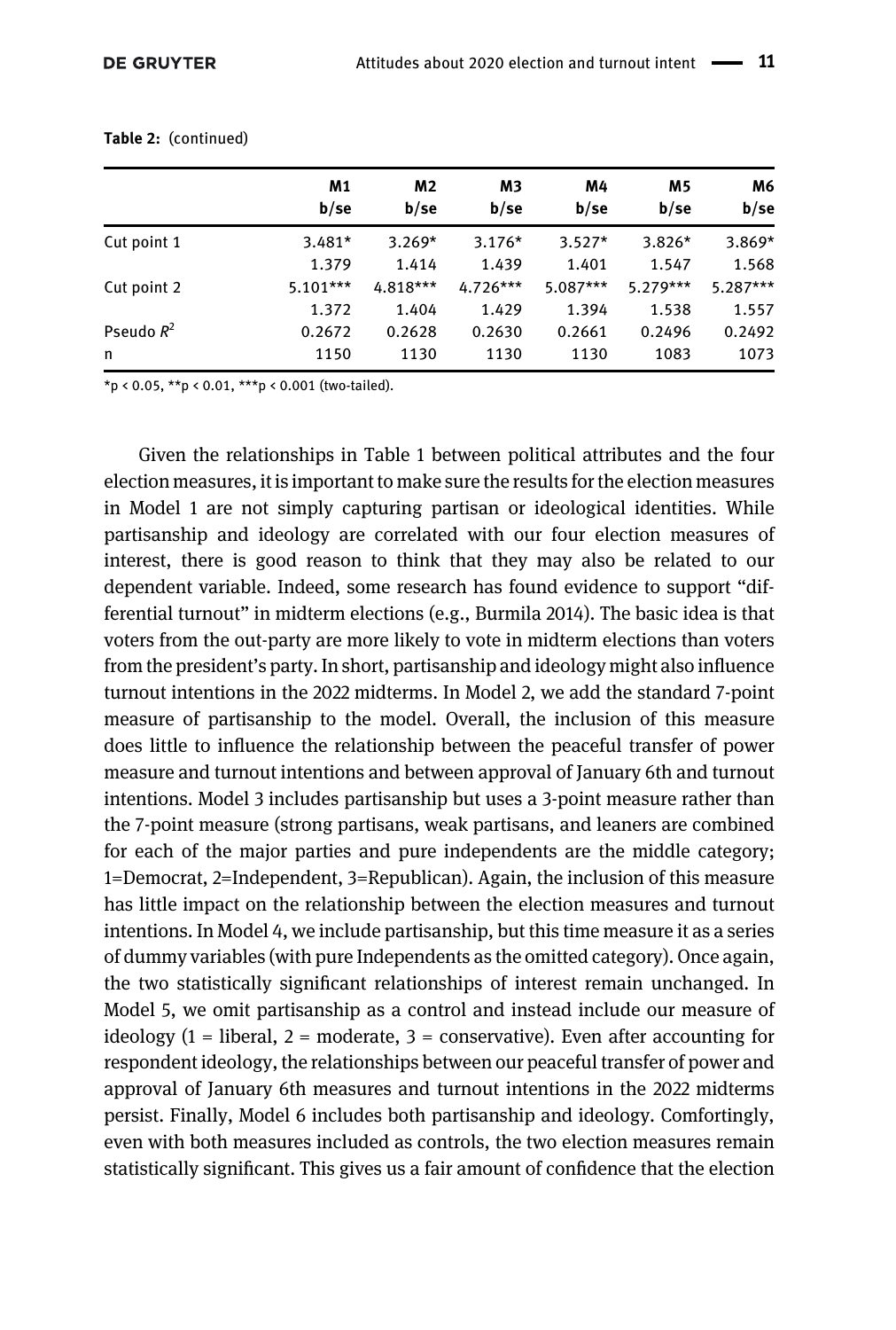

<span id="page-11-0"></span>Figure 2: Predicted relationships between peaceful transfer of power (left panel) and support for January 6th (right panel) and 2022 turnout intentions.

measures are not simply capturing political identities that are also related to turnout intentions in the 2022 midterms.

To provide a sense of the magnitude of the relationship between each of the statistically significant election measures and turnout intentions, [Figure 2](#page-11-0) plots the predicted probabilities of intending to vote in 2022 at each level of the election measures (estimates are derived from Model 1 in [Table 2\)](#page-9-0). In the left panel in [Figure 2](#page-11-0), we see that there is a fairly strong relationship between support for the peaceful transfer of power and intending to vote in 2022. Indeed, among those who strongly disagree about supporting the peaceful transfer of power, the predicted probability of intending to vote in 2022 is 0.49 [0.32, 0.66], whereas the predicted probability of intending to vote is 0.83 [0.80, 0.85] for those who strongly agree about the peaceful transfer of power. In short, there is a difference of 34 percentage points between the two groups. The relationship between support for January 6th and turnout intentions (right panel) in the 2022 midterms is less pronounced, though still statistically significant. Among those who strongly disagree with the actions taken on January 6th, the predicted probability of intending to vote in 2022 is 0.76 [0.72, 0.79]. Among those who strongly agree with the actions taken on January 6th, the predicted probability of intending to vote is 0.87 [0.80, 0.93]. Overall, this amounts to a difference of 11 percentage points.

The key findings summarized above suggest attitudes and perceptions about the 2020 election are likely to affect voting patterns in the 2022 midterms, perhaps more so than other demographic factors. In particular, views about the peaceful transfer of power and the January 6 insurrection will loom large over turnout decisions in 2022. At a minimum, these findings imply the composition of the November 2022 electorate may be shaped, at least in part, by retrospective views about the outcome and aftermath of the previous (November 2020) election. The results also imply that 2022 voters will be somewhat divided along partisan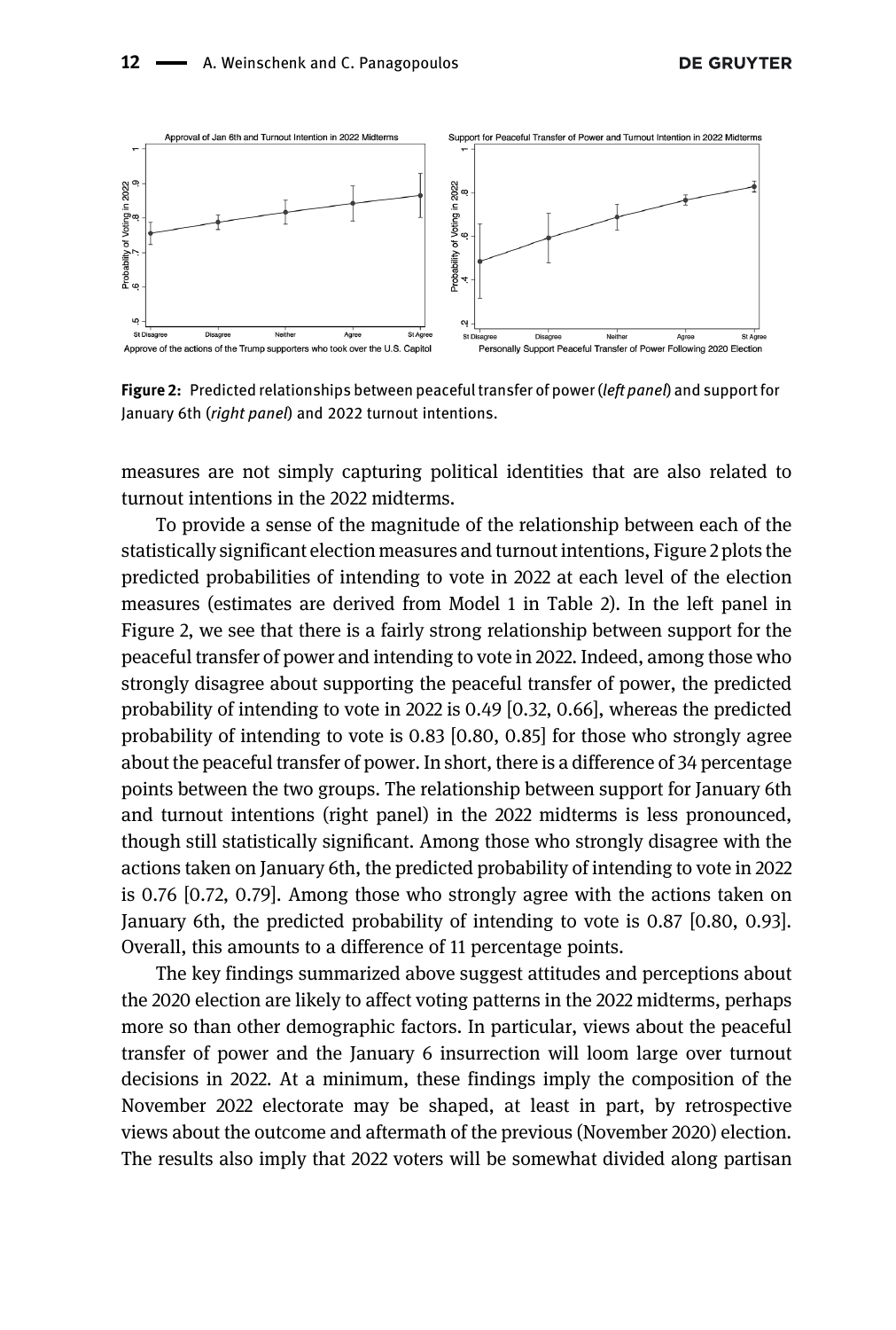or ideological lines. Since those who support the peaceful transfer of power are oriented in a Democratic and liberal direction, while respondents who report approving of the events of January 6 skew in a conservative and Republican direction, these countervailing forces may be reflected in the composition of the 2022 midterm electorate. We note that previous research indicates that voter turnout is especially important during midterm elections, where turnout is appreciably lower compared to presidential elections. In short, the composition of the electorate can play an important role in terms of election outcomes [\(Burmila 2014;](#page-13-5) [Campbell 1987](#page-13-6); [Jackson 2000](#page-14-6)). The finding about the impact of views about the January 6 insurrection is also worth underscoring further. It suggests that intensive sentiments about the 2020 election are unlikely to dissipate, and may manifest themselves in 2022; those who approve of the extreme actions rioters engaged in on Capitol Hill on January 6, 2021 are highly motivated to contest the 2022 midterm elections at the ballot box. Clearly, this subgroup of voters appears to be mobilized based on their views about January 6, compared to other voters. Such predispositions could render these voters fertile ground for political parties and campaigns seeking partisan advantage in 2022. As a result, extreme rhetoric or allusions to the events of January 6 may be pervasive on the 2022 campaign trail as candidates target January 6 supporters for voter mobilization activities.

# 6 Discussion and Conclusion

In this paper, we used data from a nationally representative survey to better understand public perceptions about four key issues and events surrounding the 2020 presidential election—the peaceful transfer of power, acceptance of the 2020 election results, claims about widespread voter fraud, and the January 6th attack on the U.S. Capitol. Our data showed that most Americans (82%) support the peaceful transfer of power and accept the results of the 2020 election (68%). In addition, nearly 80% of Americans disapprove of the actions of the Trump supporters who took over the U.S. Capitol building on January 6th. Finally, we found that 56% of people disagreed that there was widespread fraud in the 2020 presidential election. Still, a large segment of the population (31%) agreed that there was widespread fraud in 2020. In addition to examining the distribution of public opinion on these topics, we explored whether public views were related to turnout intentions in the 2022 midterms. Two of our four measures were significantly related to turnout intentions. More specifically, those who support the peaceful transition of power following the 2020 presidential election were more likely to report intending to vote in the 2022 midterms than their counterparts. In addition,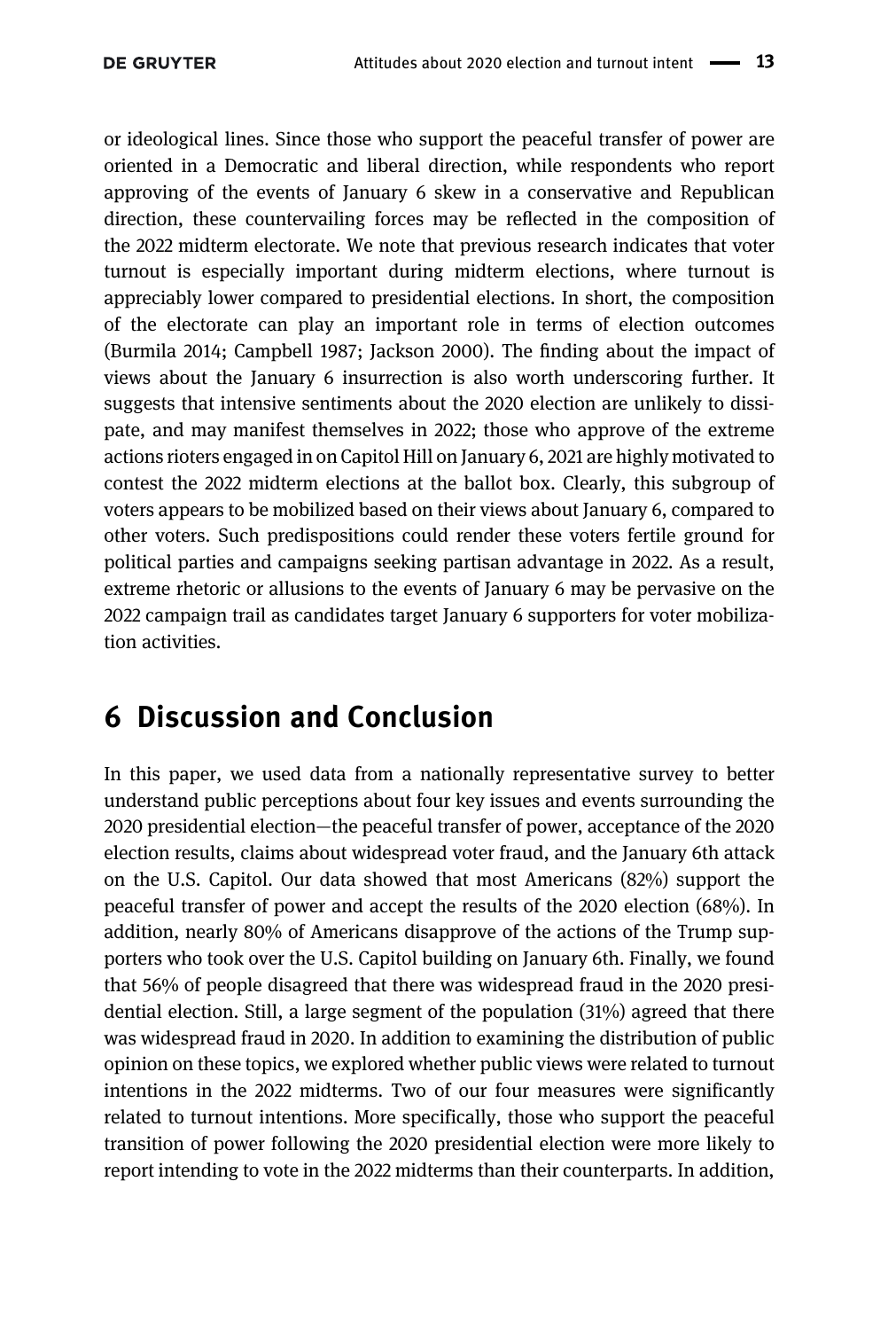approval of the events of January 6th was significantly related to turnout intentions in 2022. Interestingly, those who approve of the attack on the U.S. Capitol were more likely to report intending to vote in 2022 than those who disapprove.

Overall, the results presented here are important for several different reasons. First, given the unprecedented norm violations that occurred during 2020 presidential election, it is critical to understand how the American public has reacted to election and the events that followed. Second, it is valuable to understand whether and how perceptions related to the 2020 election are related to future political behavior. According to our analyses, public views about the 2020 presidential election appear to have important effects on the likelihood of future electoral participation. We believe that there are several possible research ideas that stem from the results presented here. First, it would be valuable to continue to track public perceptions about the topics we studied in this paper. This could be done by fielding cross-sectional surveys like the one examined here or by collecting data on the same respondents over time. Additional data will provide a sense of how attitudes about the 2020 election change (or remain stable) over time. Second, it would be valuable to study whether attitudes and perceptions about the 2020 election have even longer-term effect than those explored here. For example, will perceptions about the 2020 election impact voters during the 2024 presidential election or beyond? Finally, while we studied views of the U.S. public, it could be interesting to examine perceptions about the 2020 U.S. election among those in other countries and to explore whether those perceptions have any effect on political attitudes or behaviors.

#### References

- <span id="page-13-0"></span>Alvarez, R. M., T. E. Hall, and M. H. Llewellyn. 2008. "Are Americans Confident Their Ballots Are Counted?" The Journal of Politics 70 (3): 754–66.
- <span id="page-13-4"></span>Ansolabehere, S., and B. F. Schaffner. 2014. "Does Survey Mode Still Matter? Findings from a 2010 Multi-Mode Comparison." Political Analysis 22 (3): 285–303.
- <span id="page-13-3"></span>Berlinski, N., M. Doyle, A. M. Guess, G. Levy, B. Lyons, J. M. Montgomery, B. Nyhan, and J. Reifler. 2021. "The Effects of Unsubstantiated Claims of Voter Fraud on Confidence in Elections." Journal of Experimental Political Science: 1–16, [https://doi.org/10.1017/XPS.2021.18.](https://doi.org/10.1017/XPS.2021.18)
- <span id="page-13-1"></span>Birch, S. 2010. "Perceptions of Electoral Fairness and Voter Turnout." Comparative Political Studies 43 (12): 1601-22.
- <span id="page-13-2"></span>Brown, H., and L. Cormack. 2021. "Angry about Fraud: How Congress Took up Trump's Claims of Fraud." The Forum 19 (1): 77-95.
- <span id="page-13-5"></span>Burmila, E. M. 2014. "Surge and Decline: The Impact of Changes in Voter Turnout on the 2010 Senate Elections." Congress and the Presidency 41 (3): 289–311.
- <span id="page-13-6"></span>Campbell, J. E. 1987. "The Revised Theory of Surge and Decline." American Journal of Political Science: 965–79,<https://doi.org/10.2307/2111231>.